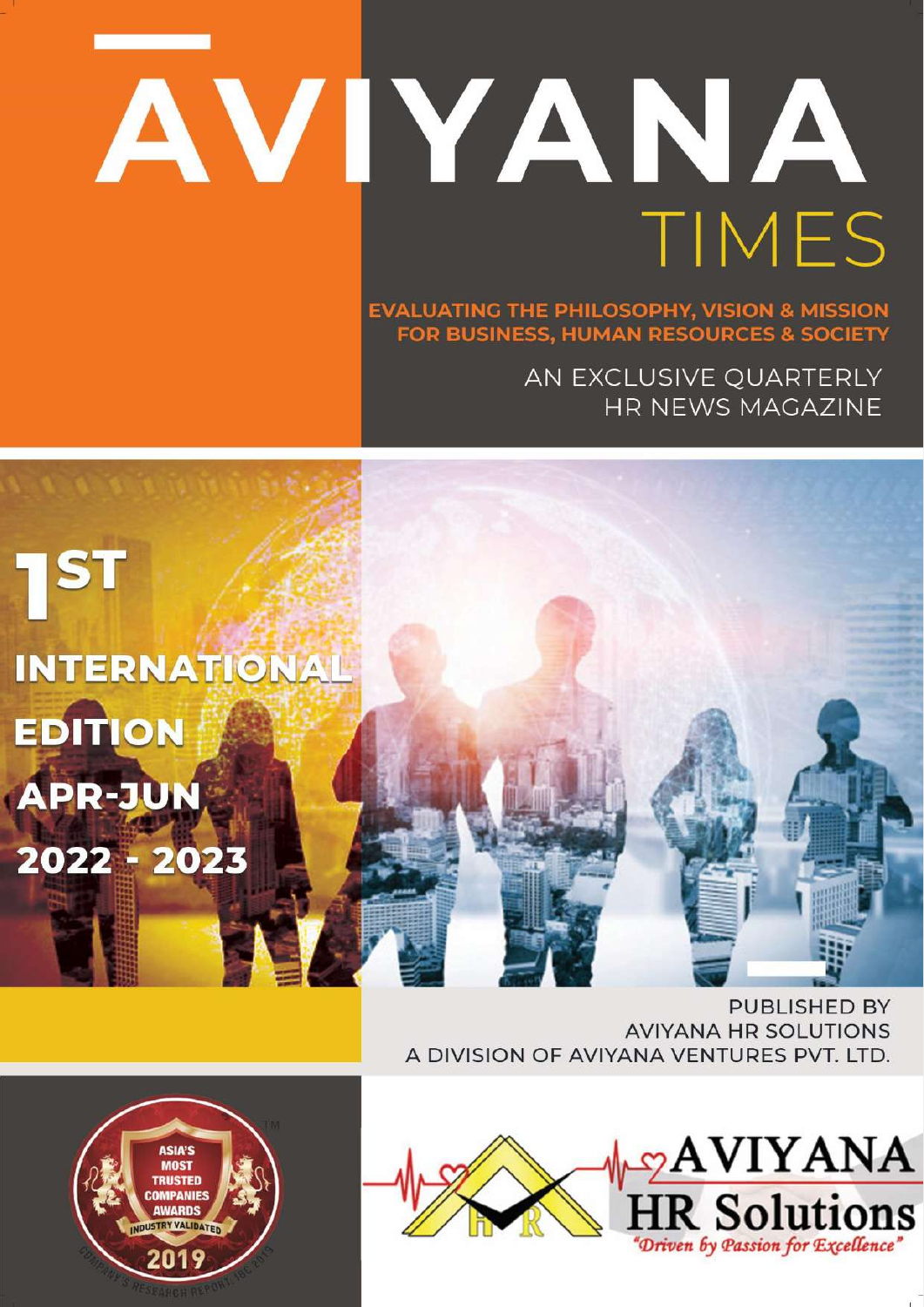## **CHRO in Driving Seat – The Philosophical Role Transformation**



This article is contributed by Nitin Shah – CMD, Allied Digital Services Limited.

He is a transformational leader with the ability to innovate the industry with his foresight, Nitin Shah holds a degree in Electrical Engineering, PG Diploma in Computer Management and PG Executive Management from Insead Business School, France.

He is a pioneer of India's IT revolution. In his long and illustrious journey of 45 years, he has successfully led the company through various challenges and now he is

charting the road map for creative disruption.

CEO of the company running it is yesterday news. The world went through multiple transformations where the CEO role was taken over by CFO, profit being paramount and subsequently the role of the COO became more prominent since operational excellence was taking center stage. This too had a short life when information became power and CIO became the man in the driving seat to enable C suite executives to take informed decisions.

**----------------------------------------------------------------------------------------------**

In a hyper competitive market Innovation became key factor after this and the Chief Marketing Officer (CMO) role gained prominence. Soon the role of the Chief Digital Officer (CDO) was in limelight in data driven organizations and new age technologies like AI, ML etc. gained focus and helped the company grow faster.

Currently the role of the Chief Human Resources Officer (CHRO) has become most important since attracting and retaining talent with the right and in demand skillsets is the need of the hour. Technology has disrupted business models completely, this disruption was accelerated further due to pandemic, a new normal got established which was



Work from Anywhere (WFA) post pandemic and has become the biggest challenge for CHROs today.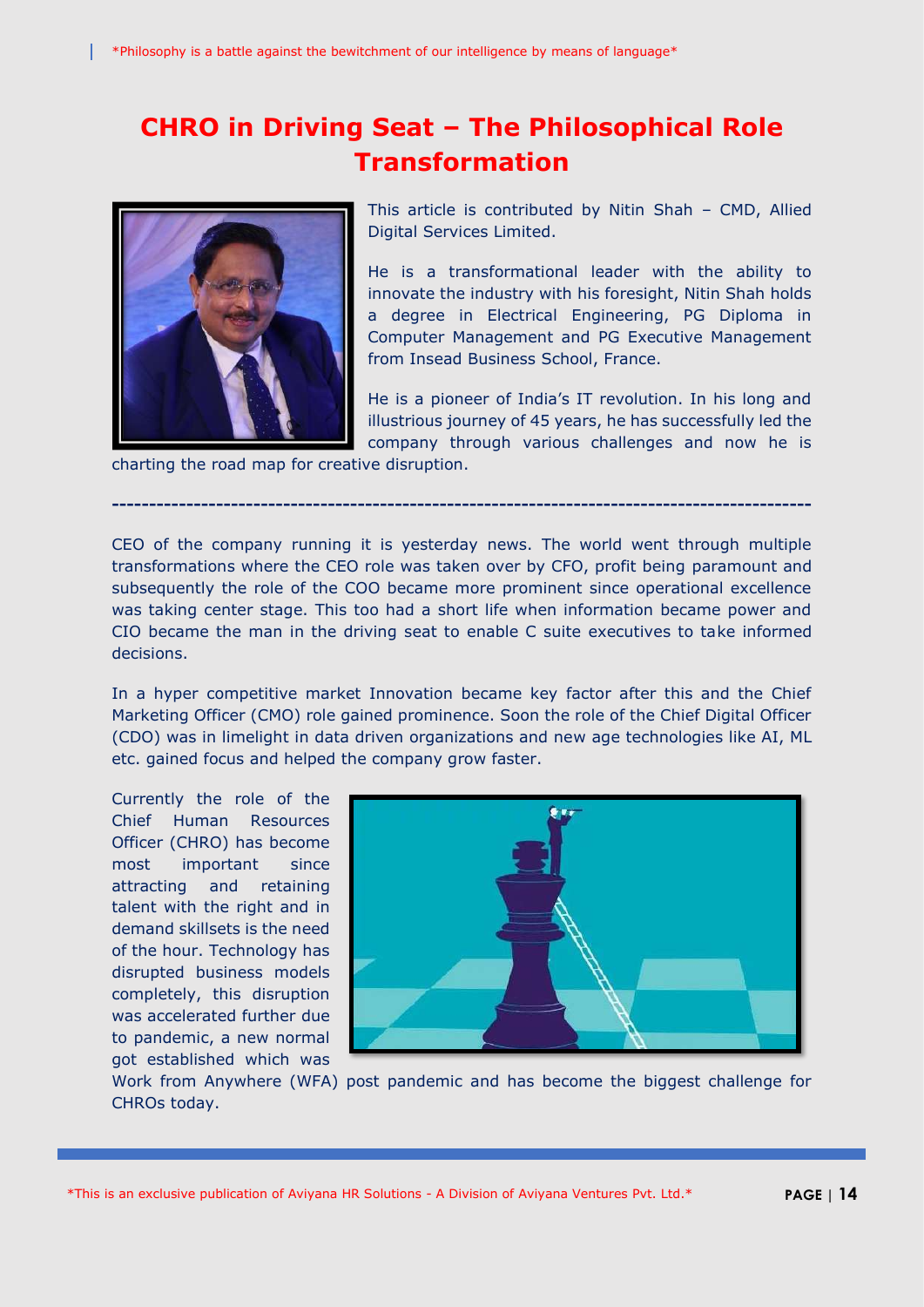Intelligent Automation technologies & tools like Robotic Process automation (RPA) and Cognitive Automation using AI/ML took center stage i.e., RPA & AI made many employees redundant and demand for newer skillsets became particularly important which required relevant skilled people leading to huge demand across the globe and supply of relevant workforce became acute.

It's imperative to upgrade and reskill and repurpose the workforce specially using emerging technologies. Today getting new business is easier than getting the right people. Technology savvy CHRO gained prominence to run company efficiently.

The Global industry is evolving rapidly. Modern technologies are coming up and the entire business model is going through an unprecedented overhaul. Having undergone a paradigm shift in the recent tough times the way things are shaping up is interesting. The word "digital" has taken over the world and technologies like cloud migration, digital transformation, data analytics, IoT, Blockchain, Artificial Intelligence and other modern technologies have started gaining a lot of prominence. Multi and Hybrid Cloud platforms have emerged as the new computing standard. All the businesses are adapting to "Cloud Native." Artificial intelligence and Machine Learning technologies are constantly growing and changing. In this ever-changing industry, companies have gained prominence due to the quality time they spend on training, motivating, adapting, and empowering its employees. The current requirement of organizations is going beyond traditional outsourcing and entails cloud management and data driven organization culture too.

Companies understand that traditional work knowledge is redundant in the present times and demand for people who are proficient or skilled professionals who have comprehensive understanding of the newer skills are in demand. Citing this change, these organizations believe in honing the skills of its employees and enabling them to learn more about new emerging technologies.

"Organizations are fast shifting towards automation. Dependency on manual work is eventually getting reduced and processes are getting matured. This not only helps in reducing human intervention and occurrence of error, but it also enables better talent management, cost efficiency and better processes. The present-day need: however, is to ensure that a perfect balance is achieved by endowing the right skill to the human workforce and bringing in automation in the most effective way."

In the present challenging times organizations understand there is an urgent need to scale up all technology knowledge workers who must hone their skill sets and start learning about the new technology which will not only enable them to emerge strongly in the present circumstances but will help them strengthen their candidature in the evolving industries.

The one aspect which makes a company stand out amongst its peers is by having transparency and making inclusive decision-making processes which would become the hallmark of the company. The credo of empowerment is carried through in the management processes that have been put in place in the Company. Not only is the senior

\*This is an exclusive publication of Aviyana HR Solutions - A Division of Aviyana Ventures Pvt. Ltd.\* **PAGE | 15**